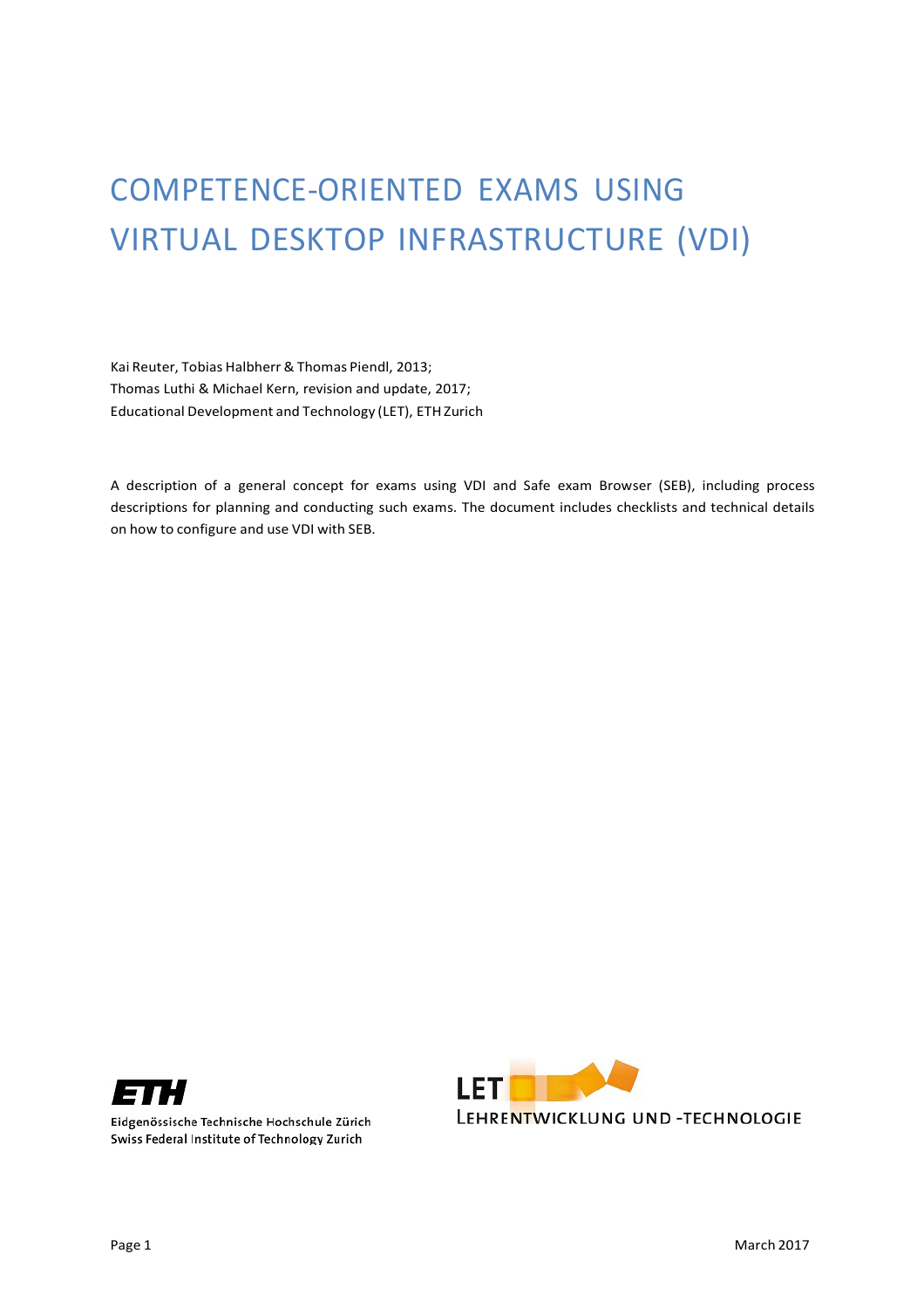# TABLE OF CONTENTS

| 1. |        |  |
|----|--------|--|
| 2. |        |  |
|    | 2.1.   |  |
|    | 2.2.   |  |
|    |        |  |
|    |        |  |
|    |        |  |
|    |        |  |
| 3. |        |  |
|    | 3.1.   |  |
|    |        |  |
|    |        |  |
|    | 3.1.3. |  |
|    | 3.1.4. |  |
|    |        |  |
|    |        |  |
|    | 5.1.   |  |
|    | 5.2.   |  |
|    | 5.3.   |  |
|    | 5.3.1. |  |
|    | 5.3.2. |  |
|    | 5.3.3. |  |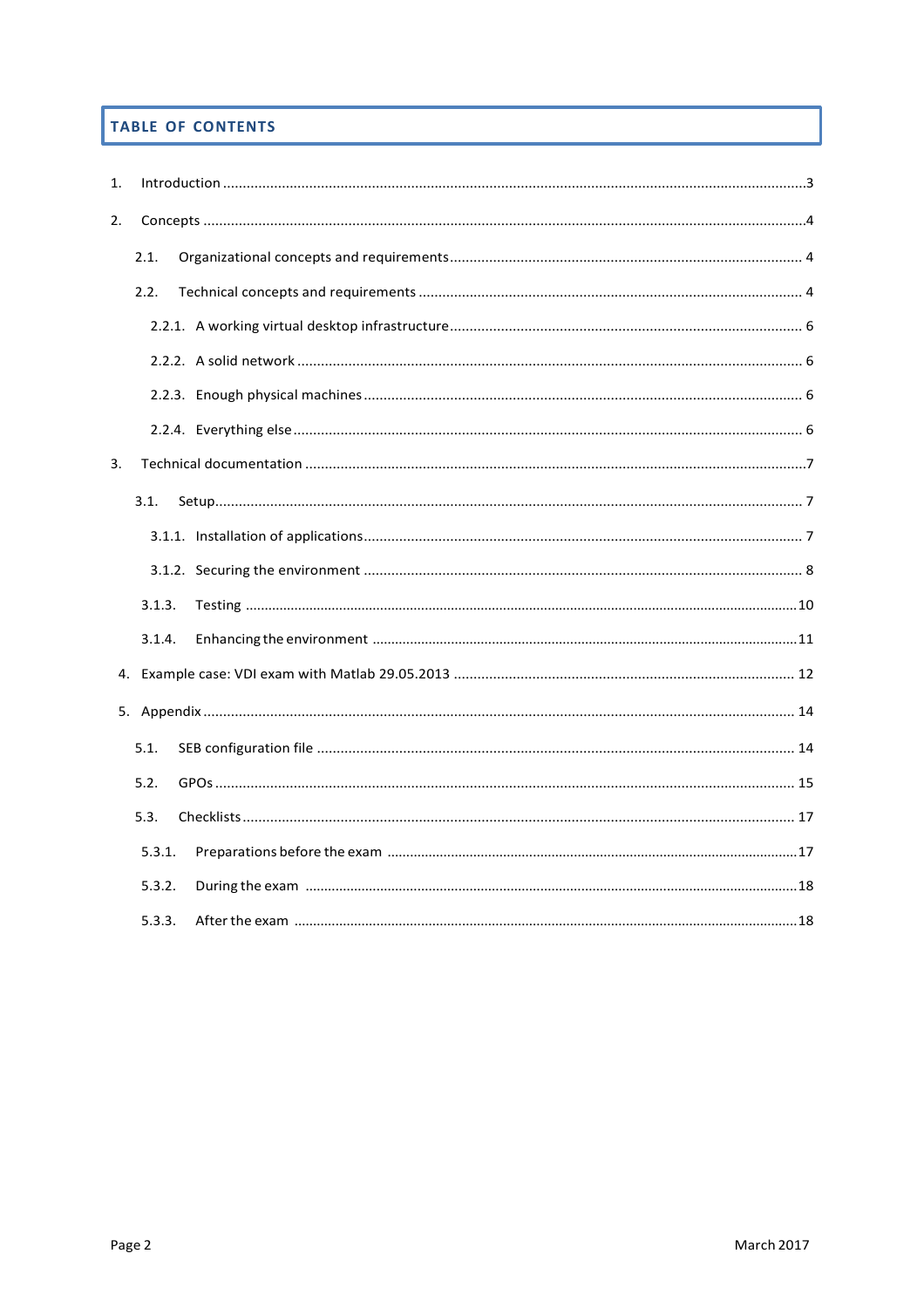#### <span id="page-2-0"></span>**1. INTRODUCTION**

Today IT permeates our daily lives and, more importantly, our working environments, and has been doing so for over a decade at the very least. Many if not most modern day work processes are defined, facilitated or enhanced through the use of IT tools – be they in design, research, communication or management. In light of this, an increasing number of lectures at higher education institutions have learning objectives that involve some level of competence in the use of specific IT tools (such as programming environments, CAD, simulation, or statistics software), as well as the successful application of the concepts on the IT tools behind them. Since it is good examination practice to measure any competence as directly as possible, the corresponding exams should take place at the computer.

Such competence oriented exams offer a wide range of advantages over more abstract or more theoretical exam setups. They usually make a valid assessment of student competences easier. Good exam tasks are easier to design and easier to grade. Competence oriented exams improve students' learning motivation, as well as their perception of the relevance and fairness of an exam. Finally, competence oriented exams usually do a better job of making students focus on acquiring relevant skills, rather than mere rote learning "for the test".

However, performing exams on computers requires some mechanism which only allows selective access to tools. For example, students should typically not be able to access the internet and communicate during an exam. In this document we provide a basic outline of how to create such an environment using a combination of Safe Exam Browser (SEB), virtual desktop infrastructure (VDI), and a learning management system (LMS). We successfully developed, implemented, and tested this environment at ETH over the course of the year 2012, and have now transitioned it over the years to an institution wide, freely available IT service. We would like to share the experiences and knowledge we were able to gather. We are convinced of our environment's advantages over other solutions, based on its reliability, scalability, adaptability, easy customization, and the comparatively low complexity and labor intensity of maintaining the service.



**Image 1: Our large exam room (HG G1) with 170 computers**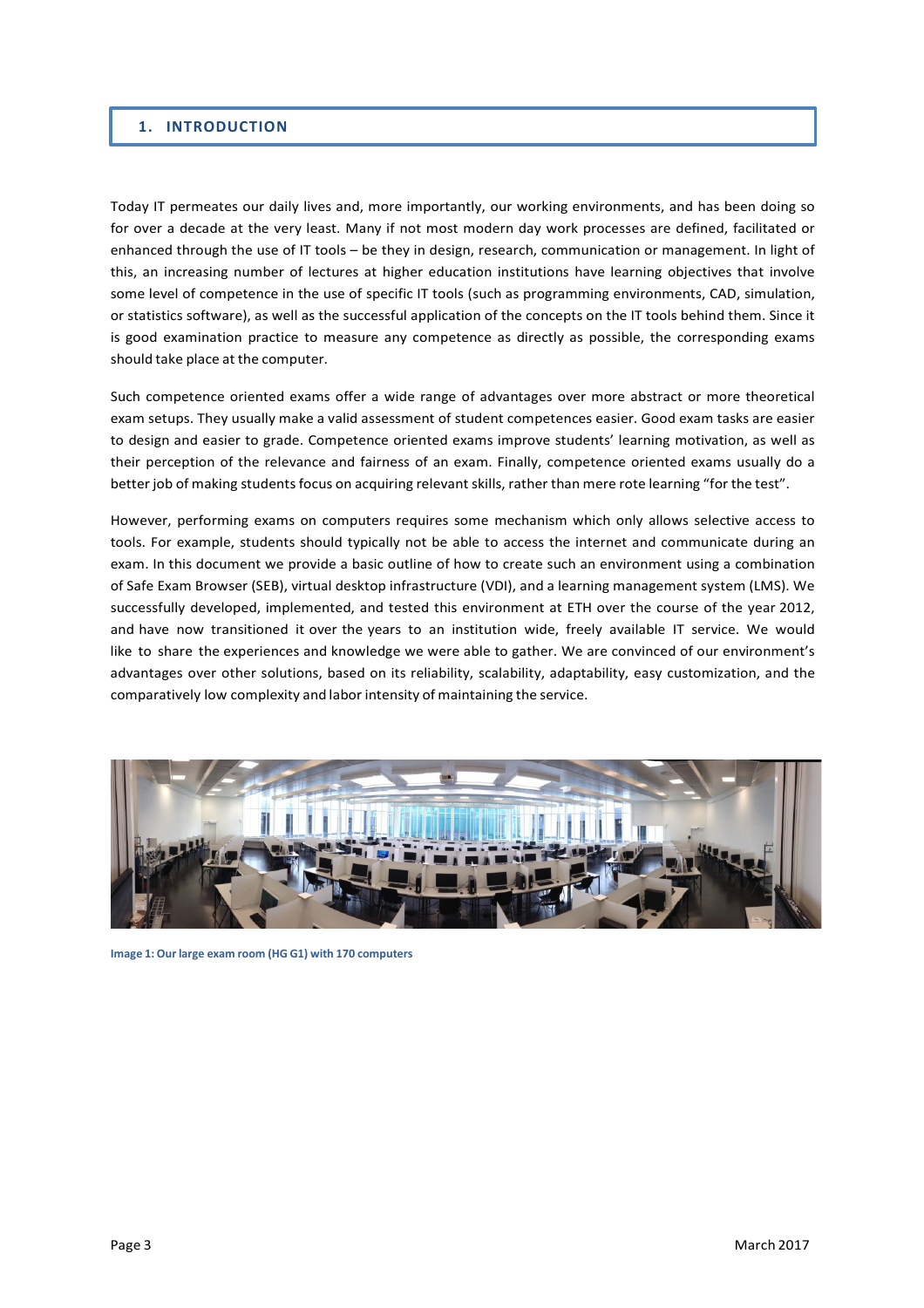# <span id="page-3-0"></span>**2. CONCEPTS**

# <span id="page-3-1"></span>2.1. ORGANIZATIONAL CONCEPTS AND REQUIREMENTS

Before starting any VDI exam project, you should already have conducted some digital exams using SEB $^{\rm 1}$  and your LMS (e.g. Moodle, ILIAS, OLAT, etc.). You need this experience first; otherwise you will not be able to minimize the risks and will have no backup solution if anything goes wrong.

You should have a suitable exam as your first VDI exam. It should be aligned with the work students did during the semester. For example, it is possible to do an exam with Matlab if the students worked with Matlab during the lectures, but doing so is not feasible if the students have never worked with Matlab before. The number of students taking the exam should also be moderate: fewer than 50 for a first try are enough.

Your VDI service should be defined and organizationally secured with service level agreements (SLAs) and operational level agreements(OLAs); if anything happens during the first VDI examsit would be rather catastrophic for the whole proposition. If you can't trust the people behind the infrastructure, you shouldn't consider VDI exams.

Last but not least, you have to decide how many people you need for a VDI exam and what their roles are:

- You need a leader who takes the overall responsibility and who decides what happens if something goeswrong.
- You need one or two people to provide first level technical support and exam---related support during the exams.
- You need someone with a highly technical background for major problems and to monitor the whole system during the exam.

#### <span id="page-3-2"></span>2.2. TECHNICAL CONCEPTS AND REQUIREMENTS

A virtual desktop infrastructure enables you to provide secure exams with any application via a highly customizablesetup.



#### **Image 2: Structure of physical machines**

We have four physical components in our environment:

- Client machines: These are regular Windows 7 desktop pcs, but it's also possible to use notebooks, tablets (Android, iOS, Windows 8.1/ RT and Windows 10) or Linux based machines.
- The connection server is the single point of contact for all the client machines; it redirects physical machines to corresponding virtual machines.
- Our ESX hosts are extremely fast servers; all our virtual machines (up to 300) run on them.
- The fourth hardware component is our strong and partially redundant gigabit network.

<sup>1</sup> http://safeexambrowser.org/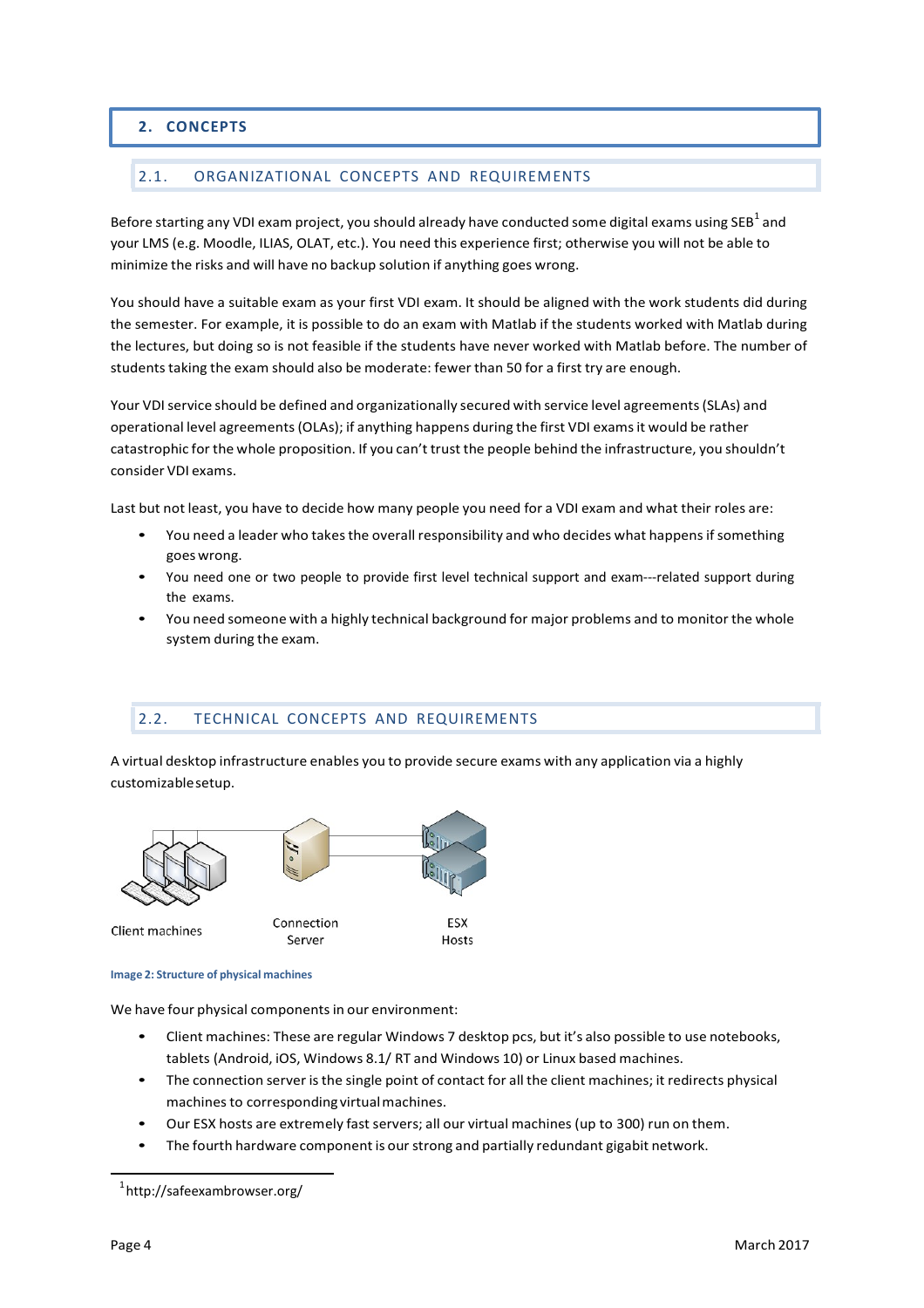

**Image 3: Configuration of oursetup**

Image 3 showsthe different layers of the setup. We had the underlying infrastructure running and created a Parent VM, which is the basis for every other VM. This parent is a clean Windows 7 with all updates and all drivers, but with no additional software. The Parent VM in the Pool is created for every different exam setup: there is one for Matlab exams, one for R-Studio exams, and so on.

Before the start of an exam, we check these images, bring them up to date and make small changes according to the exact setup required. After testing we deploy this image to the needed number of machines (called linked clones), and are ready for the exam. The system and user configuration are independent from the images; they can be changed at any time before the exam and are used after the next restart.



**Image 4: Structure of VDI examinations**

Image 4 showsthe layers during an exam. Studentslog in on the physical machines(sometimes we use our exam accounts) and start the kiosk mode of SEB, which itself starts the VDI connector to the virtual machines. This VDI connector logs in using the same account as the physical machine, where a regular SEB can be started.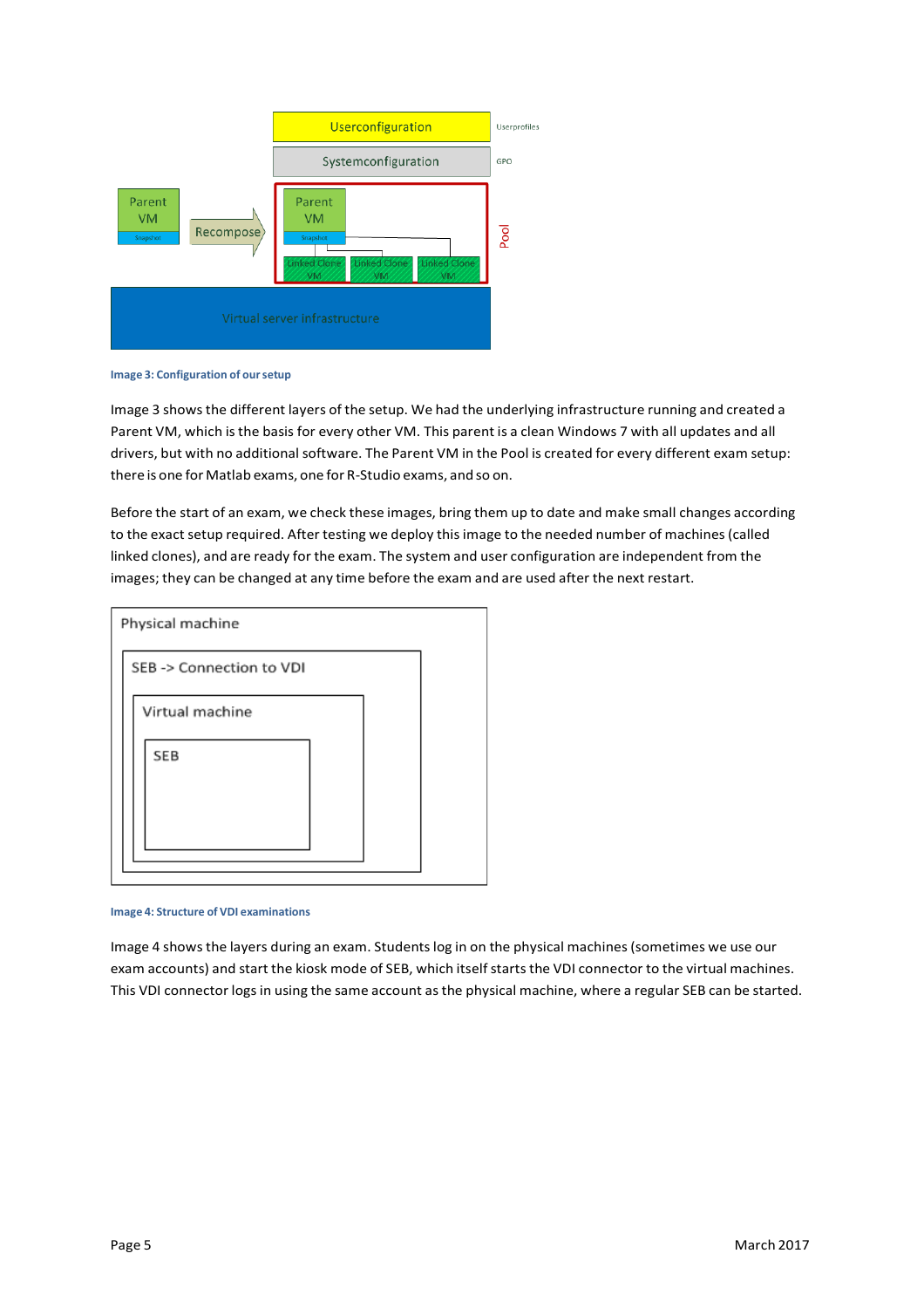# <span id="page-5-0"></span>2.2.1. A WORKING VIRTUAL DESKTOP INFRASTRUCTURE

A fully operational virtual desktop infrastructure isthe most basic requirement for the successful implementation ofthe recommendations provided here. Installing, using and maintaining such an environment require a certain level of technical expertise which cannot be achieved by reading this document. Here we provide concepts and technical solutions which are more or less independent of the VDI vendor. It should work with major virtualization applicationssuch as VMWare View, Citrix XenDesktop and Microsoft VDI.

Before implementing the exam setup you should perform a clean Windows 7 installation, which will be used as a master image.

□ We have a VDI environment running.

 $\square$  We have a master image with a clean Windows 7 installation (updates and drivers are installed).

#### 2.2.2. A SOLID NETWORK

<span id="page-5-1"></span>Virtual desktops have a big impact on your network, as they send a huge number of images acrossit. A gigabit network is required; don't try to work with anything slower.

□ We have a solid and working network.

 $\square$  We have talked to the network administration about the capabilities of our network.

#### 2.2.3. ENOUGH PHYSICAL MACHINES

<span id="page-5-2"></span>One virtual machine needs one physical machine. We have about five percentspare machines(physical and virtual).

 $\Box$  We have checked our infrastructure and have enough working physical machines.

#### 2.2.4. EVERYTHING ELSE

<span id="page-5-3"></span>For different VDI setups you need different applications, licenses and configurations which may not be described in this document.

The checklist in the Appendix provides you with an overview of what is possible in our environment.

□ We know exactly what sort of exam we want to provide.

 $\square$  We know exactly what we do need and what we do not want.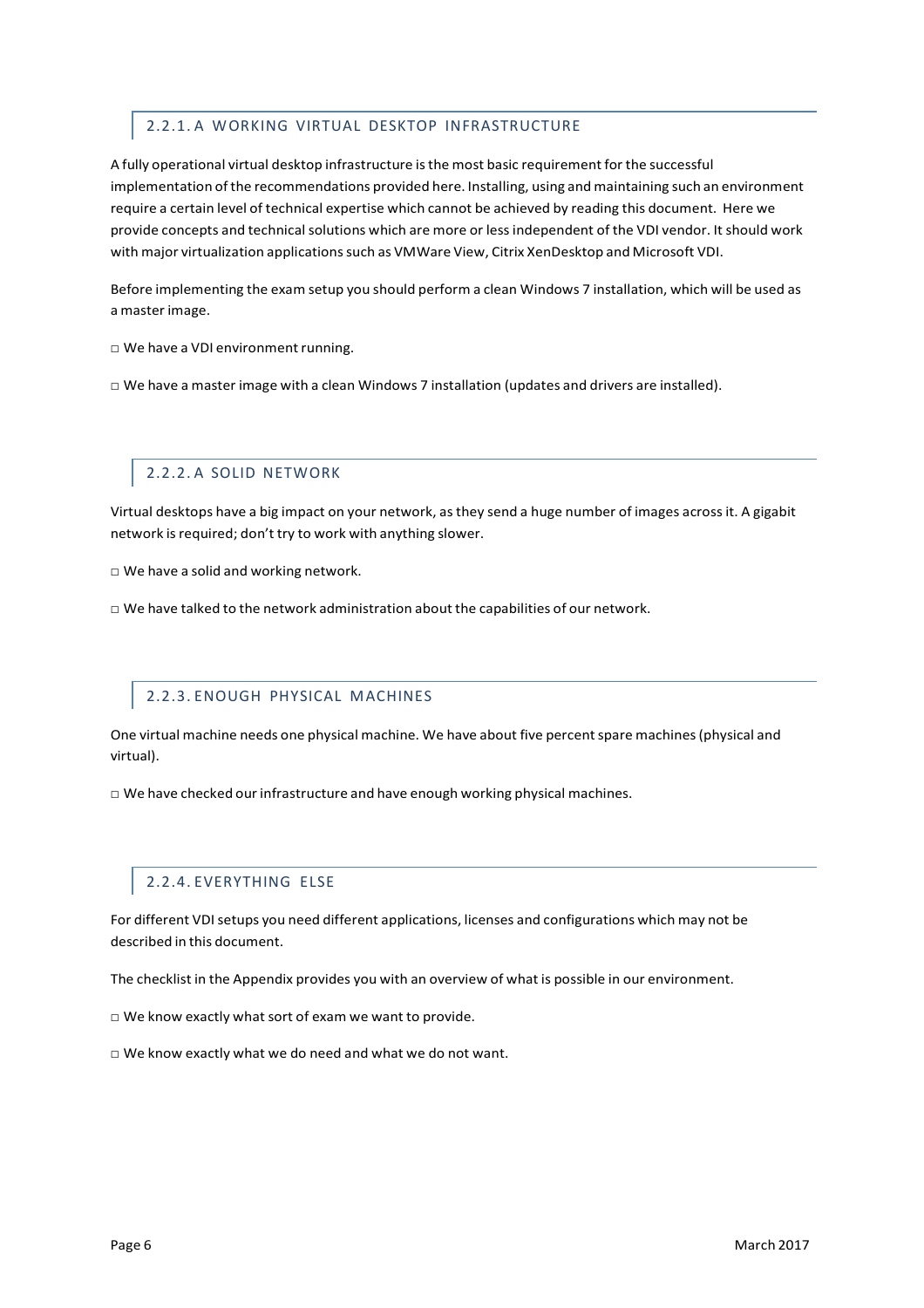# <span id="page-6-0"></span>**3. TECHNICAL DOCUM ENTATION**

#### <span id="page-6-1"></span>3.1. SETUP

| <b>Type</b>                               | What we currently use                            |
|-------------------------------------------|--------------------------------------------------|
| <b>Physical servers</b>                   | 4x IBM x3750 M4 with Intel Xeon CPU E5-4640 with |
|                                           | 786 GB Memory each.                              |
| <b>Operating system (servers)</b>         | VMWare ESXi 6.0                                  |
| Operating system (physical clients)       | Windows 7 Enterprise x64                         |
| <b>Operating system (virtual clients)</b> | Windows 7 Enterprise x32                         |
| <b>Connection software</b>                | VMWare View 7.1.0                                |
| Session-recording software                | ObservelT Enterprise 5.6 running on Microsoft    |
|                                           | Windows Server 2008 R2 with SQL-Server 2008 R2.  |

Please note that these are neither requirements nor recommendations. It is possible to build the same setup using free and open-source software. It should also work if you are already using other virtualization systems like Microsoft Hyper-V and adapt the given concept to it.

# 3.1.1. INSTALLATION OF APPLICATIONS

<span id="page-6-2"></span>Applications can be installed in nearly the same way as on regular computers, but you should always consider that you are working on a virtual environment and that you are going to deploy this installation "as is" to students in an exam situation.

Our best practices are:

- Install all applications before securing the environment, because some settings could cause side effects.
- Do not install the applications with default settings(some of them can be globally configured through the installation wizard).
- Install only the required applications and choose them wisely. For example it is not very useful to install Microsoft Office and Libre Office at the same time, except where students need to be able to choose their desired office suite.
- Use the same version the students used during the semester.
- Use as many settings as possible that the students used during the semester.
- **Make regularsnapshots of the image and go back if necessary.**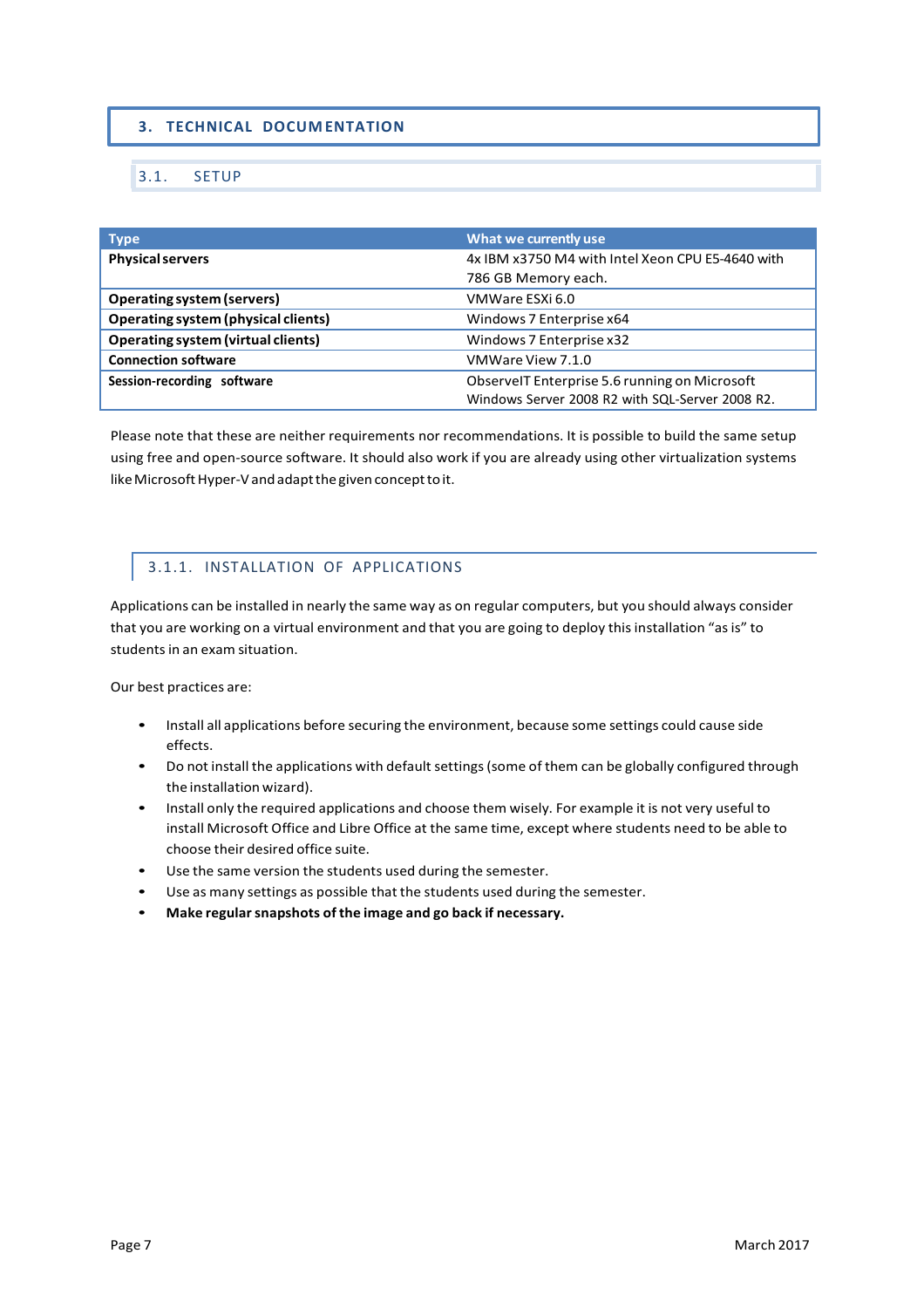# <span id="page-7-0"></span>3.1.2. SECURING THE ENVIRONMENT

# 3.1.2.1. SECURING THE NETWORK

By securing the network, we want to achieve two things:

- 1) Students should not be able to access resourcesin the LAN or WAN which are not approved by us.
- 2) Intruders should not able to access our virtual machines from outside the designated exam rooms: we don't want them taking the exams.

To achieve the first goal, proceed by creating a list of resources which the students should orshould not be able to access.

| Website / Hostname | <b>IP-Address</b> | Allow / Block |
|--------------------|-------------------|---------------|
| www.example.com    | 192.0.43.10       | <b>Block</b>  |
| www.ethz.ch        | 129.132.128.139   | Allow         |

Be sure to put all network resources on this list, i.e. your DNS server, your AD server, your LMS server, etc. If your list is finished, you should be able to decide, if a whitelist or a blacklist system would be more suitable for you.

Implementation of a whitelist or blacklist might be based on a proxy server such as Squid<sup>2</sup>; this is the technically best solution, as it enables you to update certain blocking rules during the exam, which is impossible if the solution isrunning on each virtual machine. If you are not able to determine a website's host name or IP address, try using a tool like Wireshark $^3$ . If you use a single login/single sign-on solution like Shibboleth, you have to allow those login sites too.

Client-side network security solutions can be achieved by using various kinds of youth protection software<sup>4</sup>, such as Microsoft Family Safety<sup>5</sup> or the Internet Explorer Rating-System<sup>6</sup>. We can't really recommend those solutions, as you lose partial control over the system, but they are the easiest and cheapest waysto achieve certain results.

The second goal can be achieved by disabling RDP connections, disabling/blocking all non-necessary ports and disallowing the installation of software to default users. If your competence-oriented exam gives the users the ability to develop software you may need to use session-recording-software, because it is an easy task to develop some sort of "chat application".

If possible, try to block all access to your exam LMS from outside the exam room, for example by limiting the system to certain IP addresses during the exam.

#### 3.1.2.2. SECURING THE VIRTUAL MACHINES

Securing virtual machines is an easy but time-consuming task. Follow these steps for a maximum of security.

1) **Uninstall all non-necessary applications.**

Every non-necessary application on your virtual machine is a potential threat. When we installed our system, we uninstalled nearly everything through *appwiz.cpl* (Programs and Features), and disabled all non-required

 $^{2}$ http://www.squid-cache.org/<br> $^{3}$ http://www.wirechark.org/

 $3$ <http://www.wireshark.org/>

 $4$ [http://en.wikipedia.org/wiki/List\\_of\\_content-c](http://en.wikipedia.org/wiki/List_of_content-)ontrol\_software

[http://en.wikipedia.org/wiki/Microsoft\\_Family\\_Safety](http://en.wikipedia.org/wiki/Microsoft_Family_Safety)

 $^6$ [http://www.ehow.com/how\\_7209928\\_whitelist-m](http://www.ehow.com/how_7209928_whitelist-)icrosoft-internet-explorer.html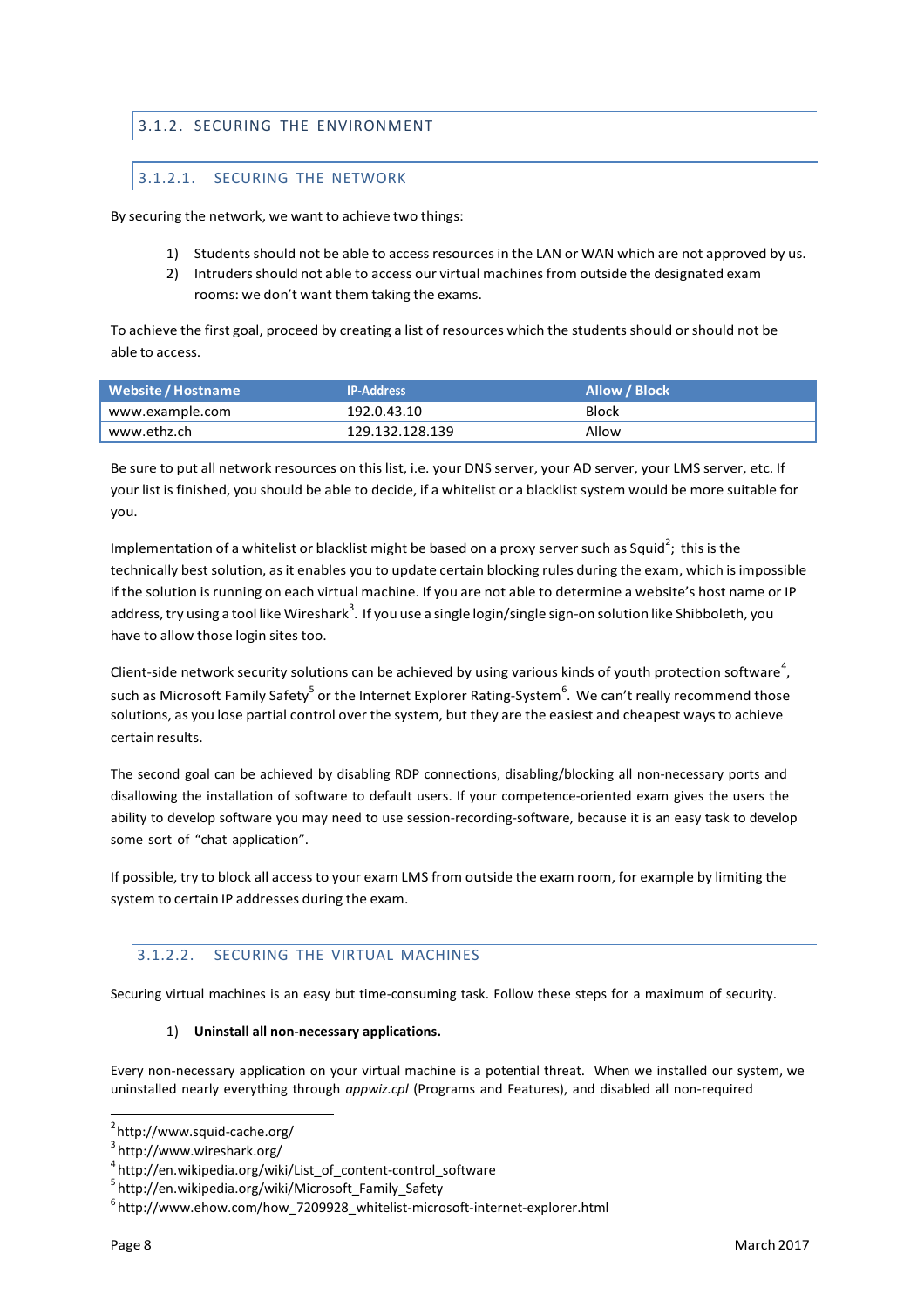windows features like the XPS Viewer or the Windows Media Player.

Another way to disable certain features is to disable the appropriate service in *services.msc.* 

#### 2) **Use Group Policiesto disable as many functions as possible.**

Group Policy Objects(GPOs) are another way to disable certain functions and graphical elements. Thistask takes quite a while, as there a thousands of different settings.

There is an incomplete list of our Group Policies in the Appendix.

#### 3) **Use session-recording software.**

Session-recording software takesscreenshots ofthe virtual desktops every fewseconds. Please see 3.1.2.4.for a more detailed explanation.

#### 3.1.2.3. SECURING OF APPLICATIONS

There are several flaws in modern applications running in a secure exam environment. They sometimes have too much functionality. For example, Matlab includes nearly complete web browser functions. Most applications also include some sort of online help browser. We have to disallow such functions in every installed application if we want a truly sealed exam environment. The first step is always to identify which functions should not be allowed, and then to take the necessary steps to remove them. Most unwanted functionality is network related and can be blocked easily. Other functionality hasto be "removed" by telling the students not to use it. Since we have a session-recording tool, we are able to make a spot check.

# 3.1.2.4. SESSION RECORDING

Using session-recording software is part of securing the exam process as whole. It also offers valuable didactical metadataonhowindividualstudents conducttheirexams.Oursession-recording software takesscreenshots every two seconds or after a few actions(mouse or keyboard). The software automatically placestags and metadata in the images. These metadata, which include values on opened applications, opened files or running processes, can be searched and viewed during and after an exam. We record exam sessionsfor three main reasons. The first and more important is that we are able to reproduce the exam in case of an appeal. This is beneficial not only for us but also forstudents, asthey know they can prove certain things. The second reason isthat we are able to view the last minutes of a student's work during an exam. If one of the virtual machines crashes, we can examine what made the machine crash and fix thisin later exams. The third reason is obviously to prevent cheating. But, as you might think, with the session-recording you only identify cheating attempts which are made inside the VDI environment.

The use of session-recording software is a great option for several reasons, but it must be handled with care:

- **1) Itis absolutely essentialto respect data-privacy laws, exam regulations and all other edicts. Check these carefully with yourinstitution'slegal office in advance.**
- 2) Huge impact on hardware: most enterprise session-recording software puts high pressure on servers and the network.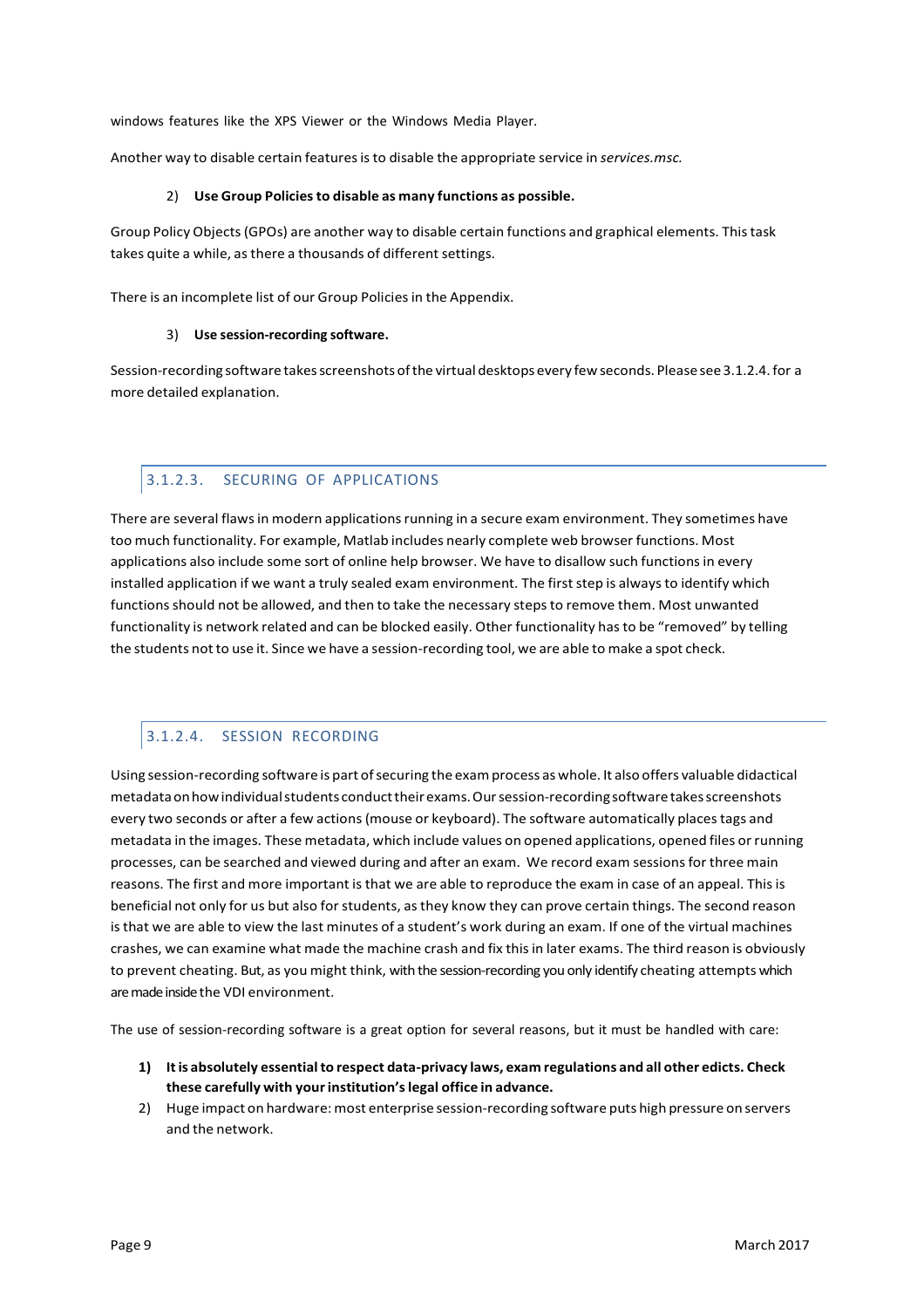For example if we have an exam with 50 students that lasts 60 minutes, the application generates at least 90,000 screenshotswith about 15-20KB perimage. It also generates a few hundredMBmetadata and logs.

# 3.1.3. TESTING

<span id="page-9-0"></span>Testing is one of the key steps in a successful VDI exam.

- Alwaystest your VDI exam the way the students are going to sit it: same room, same hardware, same account policies.
- Test early and often.
- Document your testing (every error and every flaw).
- Create testing procedures and try to automate them (if possible).
- Do hardware tests too.

A potential testing-process could look like this:

- 1) Log in to the physical machine.
- 2) Log in to VDI through SEB.
- 3) Start SEB in the VDI environment.
- 4) Start an exam in your LMS.
- 5) Start and test all allowed applications.
- 6) Try accessing web-resources which are allowed or blocked. If you're using a whitelist ---> try all allowed resources.
- 7) Try the mechanics of your exam, like uploading files.
- 8) Log out of the exam, the virtual machine etc.

The next two points should be tested according to your needs. We highly recommend doing so before setting up an exam.

#### 1) Try breaking out of the secure environment. There is no best practice for this and you will never **know if you have eliminated all vulnerabilities.**

Most of the security breaches we discovered could be fixed by following these instructions.

#### **2) Do load testing**

Before we started the VDI exam we performed huge load tests, to tell how many students can work in the environment at the same time.

We tested the CPU by running a stress test on 170 virtual machines. We tested the I/O performance by running a sequential and random read/write test on 170 virtual machines. We tested the network and graphics performance by streaming high-definition videos from youtube.com on 50 virtual machines. Later in the project we redid this on 150 virtual machines.

We compared our results with the results of a standard physical machine.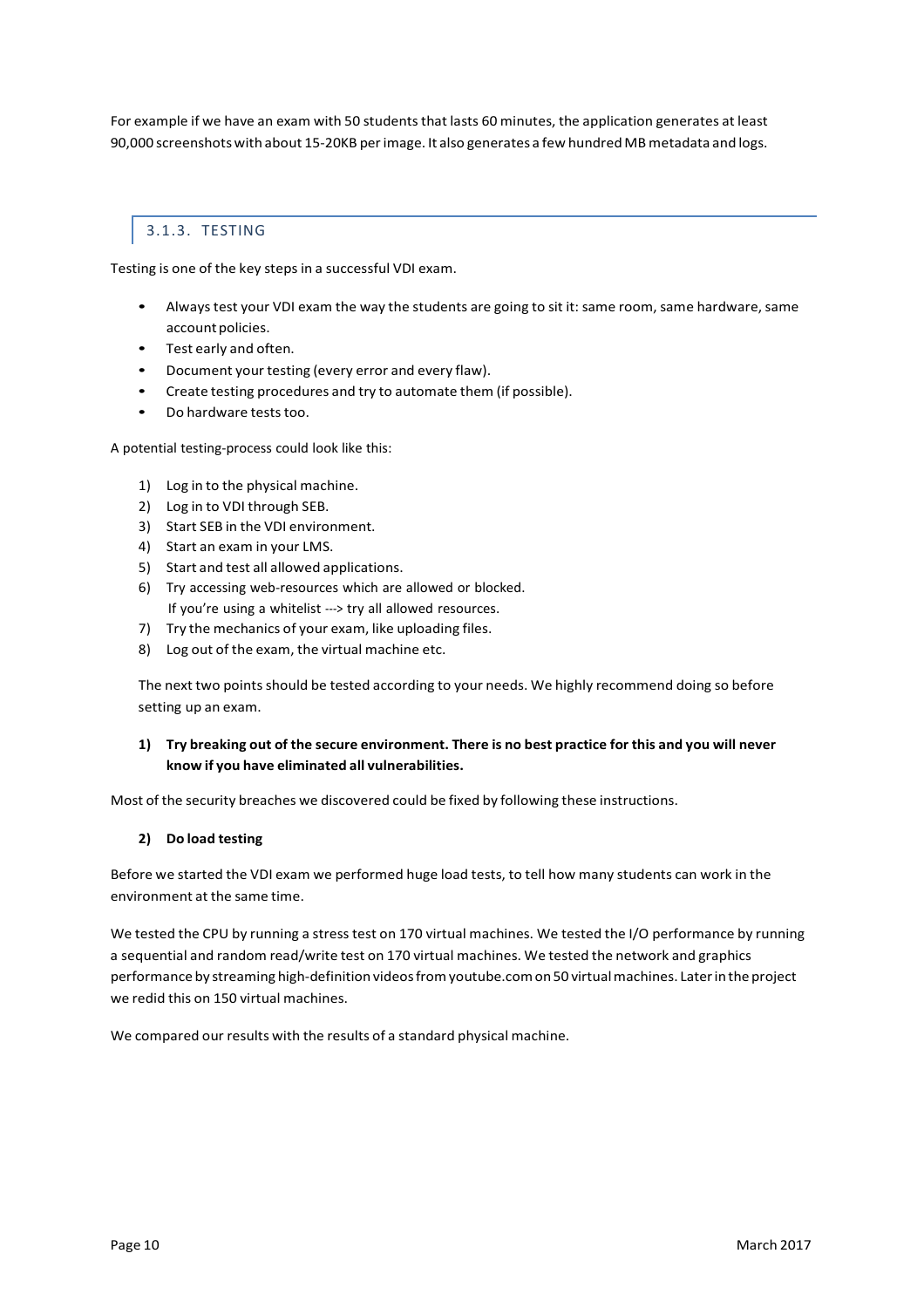| <b>Disk Mark</b>               | <b>Result</b> | Composite average of other results<br>,0 |
|--------------------------------|---------------|------------------------------------------|
| lehre29                        | 346.9 (18.6%) |                                          |
| <b>This Computer</b>           | 292.6         |                                          |
| <b>Disk - Sequential Read</b>  | <b>Result</b> | MBytes transferred per second<br>۰0      |
| lehre29                        | 33.8 (-9.5%)  |                                          |
| <b>This Computer</b>           | 37.4          |                                          |
| <b>Disk - Sequential Write</b> | <b>Result</b> | MBytes transferred per second<br>۰0      |
| lehre29                        | 25.1 (-38.3%) |                                          |
| <b>This Computer</b>           | 40.6          |                                          |
| Disk - Random Seek + RW        | <b>Result</b> | MBytes transferred per second<br>۰0      |
| lehre29                        | 37.0 (1183%)  |                                          |
| <b>This Computer</b>           | 2.88          |                                          |

**Image 5: Disk benchmark. The red bar isthe virtual machine; the green bar isthe physical machine.**

# 3.1.4. ENHANCING THE ENVIRONMENT

<span id="page-10-0"></span>After your first few exams, you should be able to identify possibilities for enhancing and improving your exams. Listen carefully to the input of students and professors.

We changed a few things after our first exams:

- We allowed different input languages afterstudents asked for them.
- We disabled many unnecessary buttonsin windows, for example favorites and libraries.
- We automated the login process as much as possible by using automatic starts and scripts.
- We removed the "first-run-wizard" in Microsoft Office 2010.
- We assigned applications to more corresponding suffixes (.m -> Matlab and .M -> Matlab)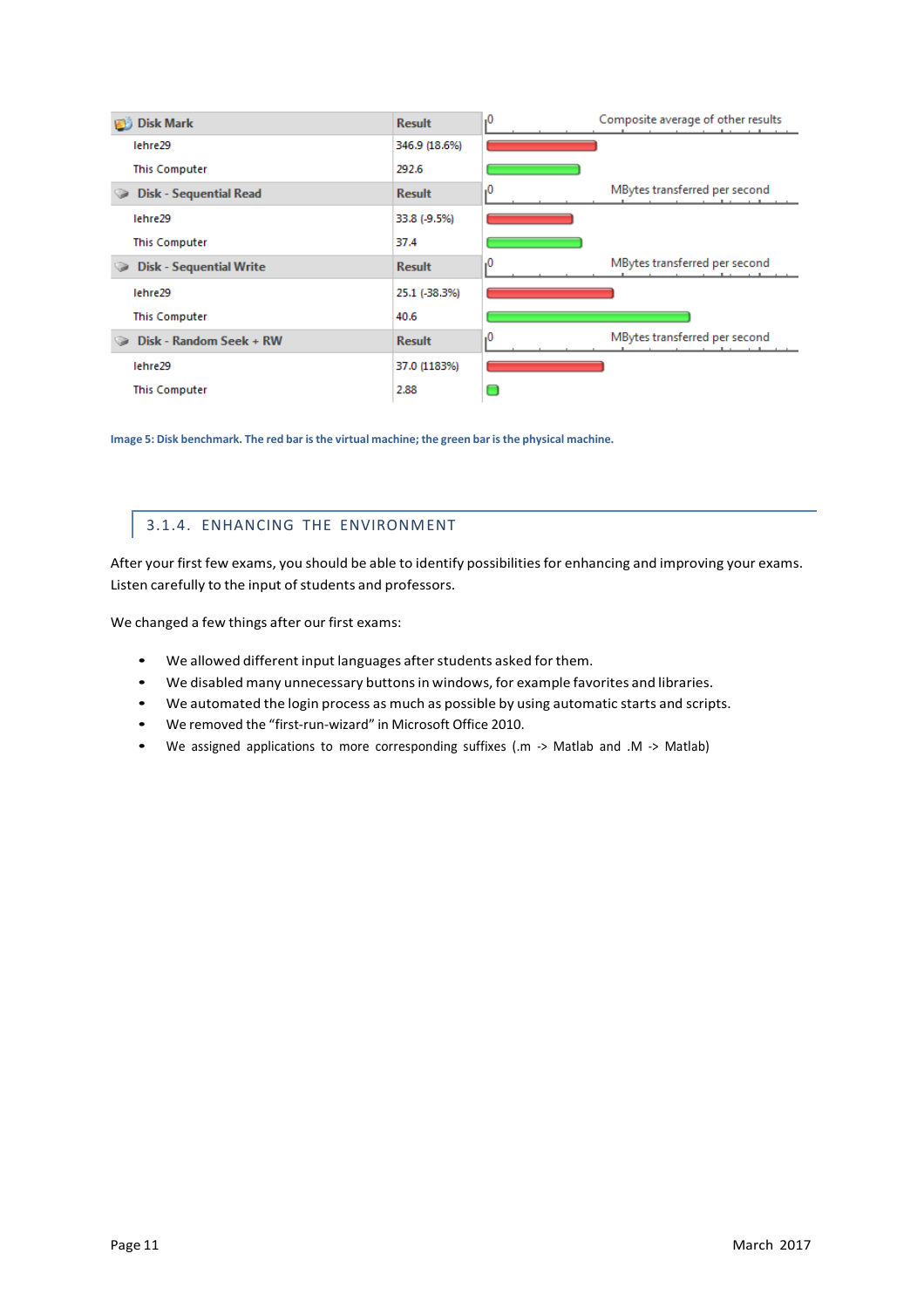#### <span id="page-11-0"></span>**4. EXAMPLE CASE: VDI EXAM WITH MATLAB**

This case study is based on a VDI exam we are conducting since several years. The assessment scenario of that exam was based on essay questions, and programming tasksinMATLAB with files uploaded to Moodle. The students had to load file-templatesinto MATLAB, and solve tasks, such asidentifying and correcting coding errors, completing existing code or writing new routines. The edited files were then uploaded into the Moodle exam.

The virtual desktop features an installation of SEB 2.1.5, Matlab R2015a and a folder with the exam files.



**Image 6: The icons on our virtual desktops**

| Exam Eiles<br>▼                             |                  | Search Files        |        |
|---------------------------------------------|------------------|---------------------|--------|
| New folder<br>are with $\blacktriangledown$ |                  |                     | 睚      |
| ▴<br>Name                                   | Date modified    | <b>Type</b>         | Size   |
| 因。fischzucht.csv                            | 04.01.2017 15:26 | Microsoft Excel Com | 2 KB   |
| machtFunktionen.R                           | 18.01.2017 11:56 | R File              | 3 KB   |
| nebenwirkung.rda                            | 01.01.2017 21:11 | <b>RDA File</b>     | 3 KB   |
| pca.rda                                     | 01.01.2017 21:11 | <b>RDA File</b>     | 298 KB |
| varSel.rda                                  | 08.11.2016 10:15 | <b>RDA File</b>     | 48 KB  |

**Image 7: Example of a list of files for an exam** 

In the exam folder there is a read-only folder called "backups" which contains the same files as seen in Image 7. If a student wantsto re-accessthe original exam files, it is possible through this backup folder. In the Exam – Files folder the students have the full read and write permission, so they can easily use these files.



As mentioned earlier, the edited files had to be uploaded into our LMS. It is possible to reupload and delete already uploaded files.

Directly after the exam, IT-Support checks, whether all files have been correctly uploaded.

These files are later made available to the people who correct the exam.

We had conducted similar exams from the beginning of the pilot project in 2012 since now, and are therefore very familiar with the process.

**Image 8: Upload of filesinto our LMS**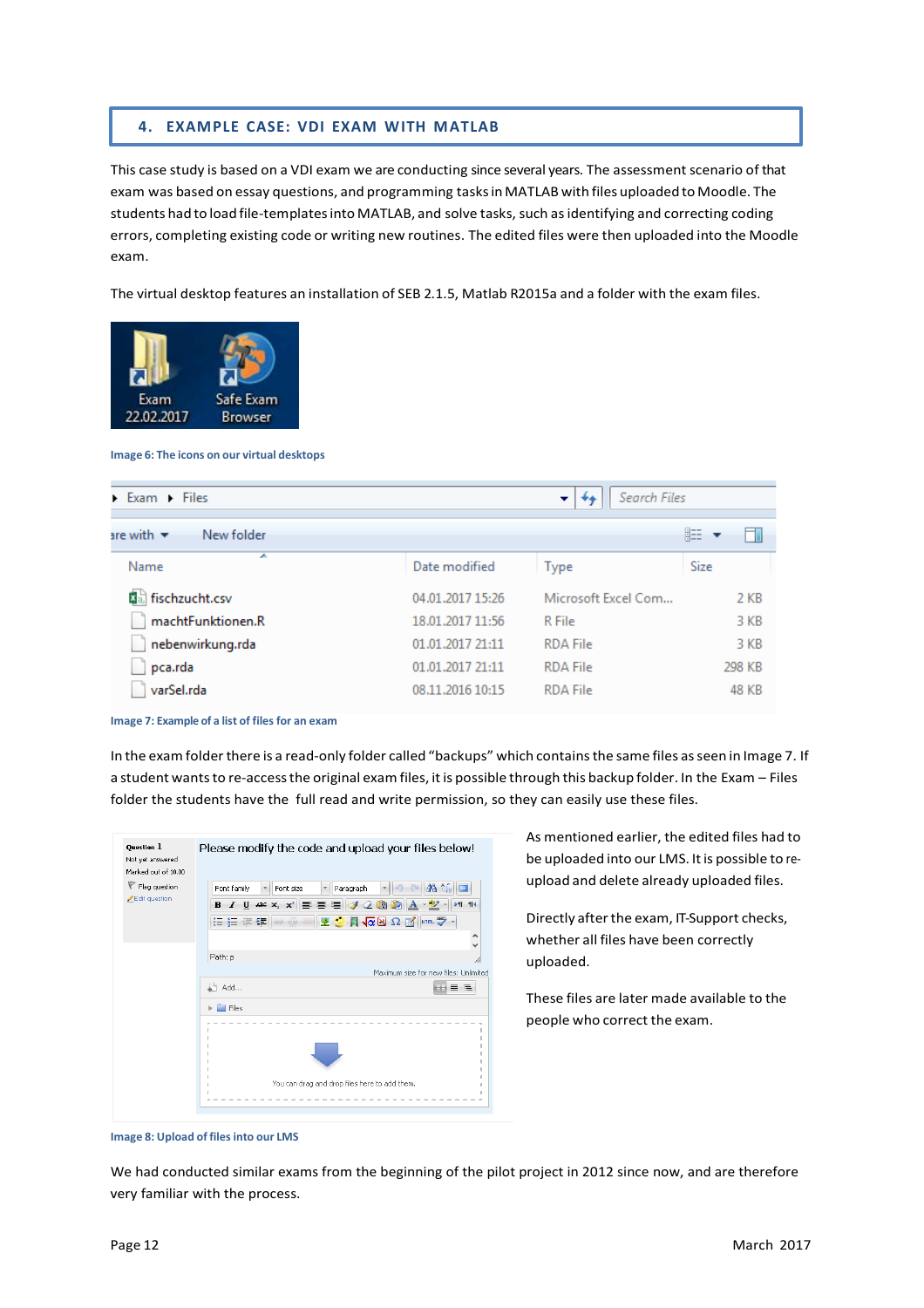

**Image 9: VDI exam process**

Usually, the first step after receiving the request is a guidance interview which is followed by dozens of emails and telephone calls. During the guidance interview the professors are informed on technical & organizational possibilities and defined follow-up tasks. The emails and calls concern the definitive exam setup.

The technical team perform their regular tasks, such as updating the environment, placing the correct exam files in the correct place (and later replacing them with the real exam files).

For a new VDI exam we propose two major deadlines, the first one 5 days before a test exam, the second one 5 days before the real exam. As mentioned in the organizational concept, we always have a backup plan should we be unable to meet these deadlines.

During the exam, two system administrators are present, one in our office and one in the computer room. The first is responsible for the LMS and the host servers, and the second is in the room where the exam takes place. Here he provides second level support if anything unusual happens on the machines.

Usually everything goes well, so after the exam, which can last from 1.5 to 4 hours, we only have to take backups and stop the virtual machines.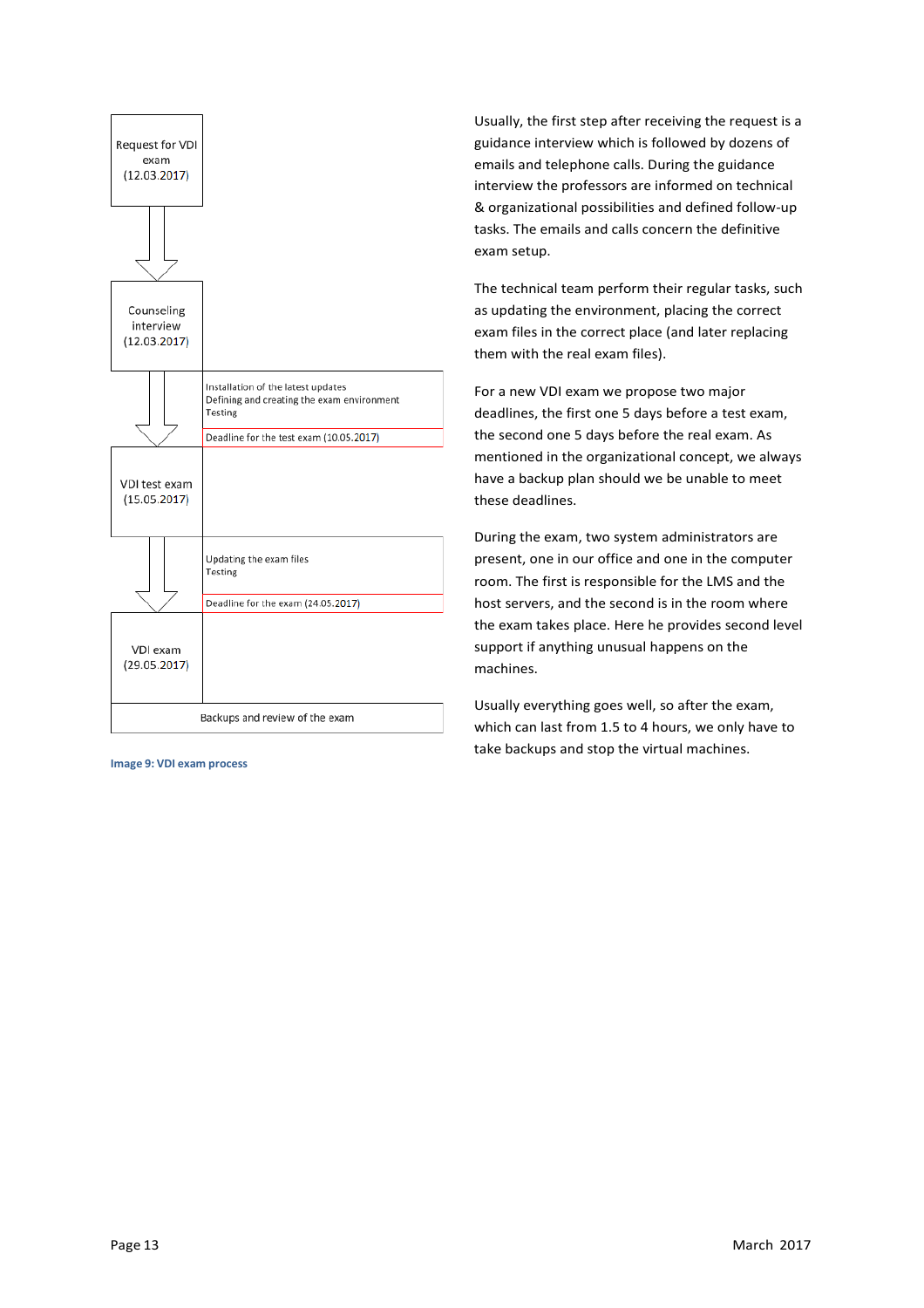#### <span id="page-13-0"></span>**5. APPENDIX**

#### <span id="page-13-1"></span>5.1. SEB CONFIGURATION FILE

Please read the marked text in red carefully; this is how we managed to start the VDI connector in SEB. Normally SEB automatically starts a browser component and connectsto an LMS. But With this configuration, it only starts the VDI connector application in kiosk mode.

Seb.ini for SEB 2.1.5 (Physical Machine):

```
[SEB]
[SebStarterConfigFile]
WriteSebStarterLogFile=0
```
[InsideSeb]

InsideSebEnableSwitchUser=0 InsideSebEnableLockThisComputer=0 InsideSebEnableChangeAPassword=0 InsideSebEnableStartTaskManager=0 InsideSebEnableLogOff=0 InsideSebEnableShutDown=0 InsideSebEnableEaseOfAccess=0 InsideSebEnableVmWareClientShade=0

[OutsideSeb]

```
OutsideSebEnableSwitchUser=1
OutsideSebEnableLockThisComputer=1
OutsideSebEnableChangeAPassword=1
OutsideSebEnableStartTaskManager=1
OutsideSebEnableLogOff=1
OutsideSebEnableShutDown=1
OutsideSebEnableEaseOfAccess=1
OutsideSebEnableVmWareClientShade=1
```
[SecurityOptions]

AllowVirtualMachine=0 ForceWindowsService= 1CreateNewDesktop=1 ShowSebApplicationChooser=1 HookMessages=1 EditRegistry=1 MonitorProcesses=0 ShutdownAfterAutostartProcessTerminates=0

[OnlineExam]

SebBrowser=VMware,C:\Program Files\VMware\VMware Horizon View Client\vmware-view.exe desktopProtocol PCOIP -desktopLayout fullscreen -serverURL view.ethz.ch -logInAsCurrentUser true -desktopName "let-vdi-1-exam";

AutostartProcess=VMwar[e](http://www.safeexambrowser.org/)

[ExamUrl=http://www.safeexambrowser.org/](http://www.safeexambrowser.org/)

PermittedApplications=VMware,C:\Program Files\VMware\VMware Horizon View Client\vmwareview.exe - desktopProtocol PCOIP -desktopLayout fullscreen -serverURL view.ethz.ch desktopName " let-vdi-1-exam";

[OtherOptions]

Win9xKillExplorer=1 Win9xScreenSaverRunning=0 StrongKillProcessesBefore= StrongKillProcessesAfter=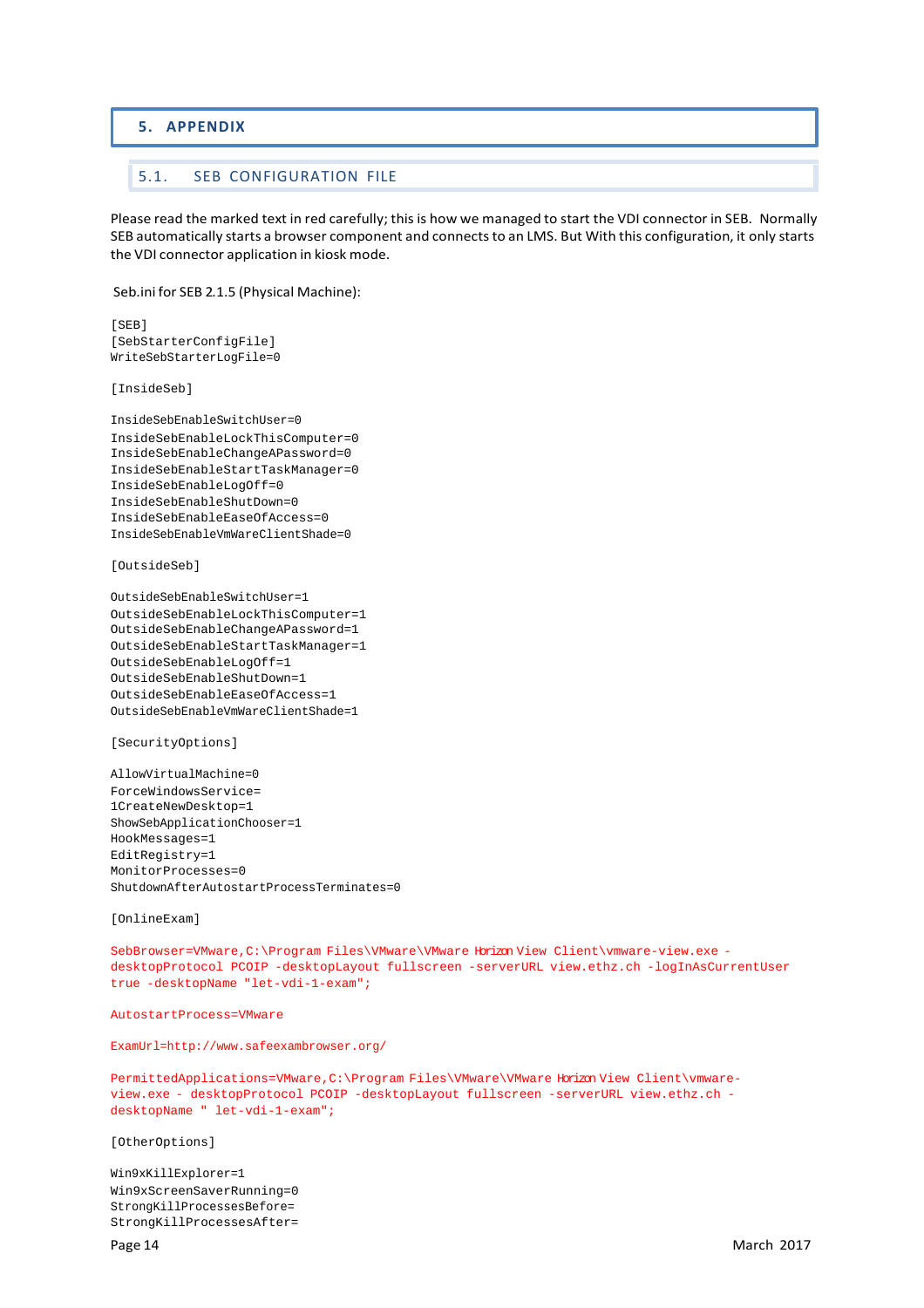<span id="page-14-0"></span>

| <b>Policy</b>                                                         | <b>Setting</b>  |
|-----------------------------------------------------------------------|-----------------|
| Always wait for the network at computer startup and logon             | Enabled         |
| Don't display the Getting Started welcome screen at logon             | Enabled         |
| Hide entry points for Fast User Switching                             | Enabled         |
| Run logon scripts synchronously                                       | Enabled         |
| Turn off System Restore                                               | Enabled         |
| Turn off Autoplay (all devices)                                       | Enabled         |
| Turn off desktop gadgets                                              | Enabled         |
| Do not allow clipboard redirection                                    | Enabled         |
| Do not allow COM port redirection                                     | Enabled         |
| Do not allow drive redirection                                        | Enabled         |
| Do not allow LPT port redirection                                     | Enabled         |
| Do not allow smart card device Redirection                            | Enabled         |
| Do not allow supported Plug and Play device redirection               | Enabled         |
| Remove "Disconnect" option from Shut Down dialog                      | Enabled         |
| Remove Windows Security item from Start menu                          | Enabled         |
| Disable Windows Error Reporting <sup>7</sup>                          | Enabled         |
| Configure Automatic Updates                                           | Disabled        |
| Prohibit access to the Control Panel <sup>8</sup>                     | Enabled         |
| Hide Change or Remove Programs page                                   | Enabled         |
| Remove Add or Remove Programs                                         | Enabled         |
| Enable screen saver                                                   | Disabled        |
| Don't save settings at exit                                           | Enabled         |
| Hide Network Locations icon on Desktop                                | Enabled         |
| Prevent adding, dragging, dropping and closing the Taskbar's toolbars | Enabled         |
| Prohibit adjusting desktop toolbars                                   | Enabled         |
| Prohibit User from manually redirecting Profile Folders               | Enabled         |
| Remove Properties from the Computer icon context menu                 | Enabled         |
| Remove Properties from the Documents icon context menu                | Enabled         |
| Remove Properties from the Recycle Bin context menu                   | Enabled         |
| Remove the Desktop Cleanup Wizard                                     | Enabled         |
| Desktop Wallpaper                                                     | <b>Disabled</b> |
| Disable Active Desktop                                                | Enabled         |
| Microsoft Office Online                                               | <b>Disabled</b> |
| Download Office Controls <sup>10</sup>                                | Disabled        |
| Prevent use of Offline Files folder                                   | Enabled         |
| Prohibit user configuration of Offline Files                          | Enabled         |
| Add Search Internet link to Start Menu                                | Disabled        |
| Add the Run command to the Start Menu                                 | <b>Disabled</b> |

<sup>&</sup>lt;sup>7</sup> Set this option only if everything works during testing.<br><sup>8</sup> This really prohibits access; disable it after exam creation and enable it after the exam.<br><sup>9</sup> Depends on MS Office version<br><sup>10</sup> Depends on MS Office versio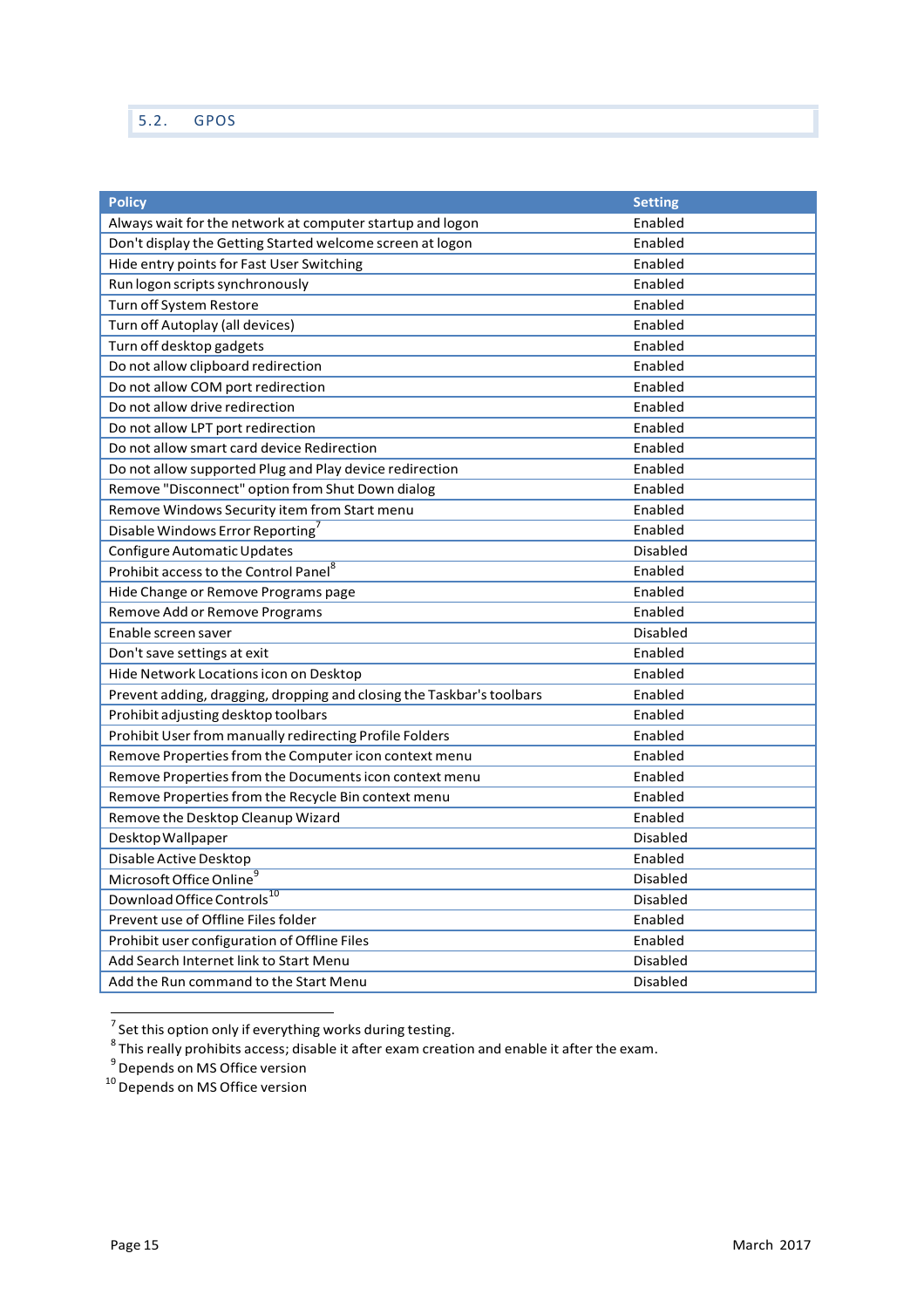| Clear history of recently opened documents on exit                        | Enabled  |
|---------------------------------------------------------------------------|----------|
| Hide the notification area                                                | Enabled  |
| Lock all taskbar settings                                                 | Enabled  |
| Remove access to the context menus for the taskbar                        | Enabled  |
| Always wait for the network at computer startup and logon                 | Enabled  |
| Remove All Programs list from the Start menu                              | Enabled  |
| Remove and prevent access to the Shut Down, Restart, Sleep, and Hibernate | Enabled  |
| commands                                                                  |          |
| Remove Balloon Tips on Start Menu Items                                   | Enabled  |
| Remove Default Programs link from the Start menu.                         | Enabled  |
| Remove Downloads link from Start Menu                                     | Enabled  |
| Remove Favorites menu from Start Menu                                     | Enabled  |
| Remove frequent programs list from the Start Menu                         | Enabled  |
| Remove Games link from Start Menu                                         | Enabled  |
| Remove Help menu from Start Menu                                          | Enabled  |
| Remove Homegroup link from Start Menu                                     | Enabled  |
| Remove links and access to Windows Update                                 | Enabled  |
| Remove Music icon from Start Menu                                         | Enabled  |
| <b>Remove Network Connections from Start Menu</b>                         | Enabled  |
| Remove Network icon from Start Menu                                       | Enabled  |
| Remove Pictures icon from Start Menu                                      | Enabled  |
| Remove pinned programs from the Taskbar                                   | Enabled  |
| Remove pinned programs list from the Start Menu                           | Enabled  |
| Remove programs on Settings menu                                          | Enabled  |
| Remove Recorded TV link from Start Menu                                   | Enabled  |
| Remove Run menu from Start Menu                                           | Enabled  |
| Remove Search link from Start Menu                                        | Enabled  |
| Remove the Action Center icon                                             | Enabled  |
| Remove the networking icon                                                | Enabled  |
| Remove user's folders from the Start Menu                                 | Enabled  |
| Remove Videos link from Start Menu                                        | Enabled  |
| Turn off all balloon notifications                                        | Enabled  |
| Don't display the Getting Started welcome screen at logon                 | Enabled  |
| Prevent access to registry editing tools                                  | Enabled  |
| Prevent access to the command Prompt                                      | Enabled  |
| Windows Automatic Updates                                                 | Disabled |
| Remove Change Password                                                    | Enabled  |
| Remove Lock Computer                                                      | Enabled  |
| Remove Task Manager                                                       | Enabled  |
| Remove access to use all Windows Update features                          | Enabled  |
| Remove All Programs list from the Start menu                              | Enabled  |
| Remove and prevent access to the Shut Down, Restart, Sleep, and Hibernate | Enabled  |
| commands                                                                  |          |
| Remove Balloon Tips on Start Menu Items                                   | Enabled  |
| Remove Default Programs link from the Start menu.                         | Enabled  |
| Remove Downloads link from Start Menu                                     | Enabled  |

This list is as complete as possible, but there are thousands of other GPOs; You should go through all of them carefully and decide for yourself which are necessary for your purposes and which are not.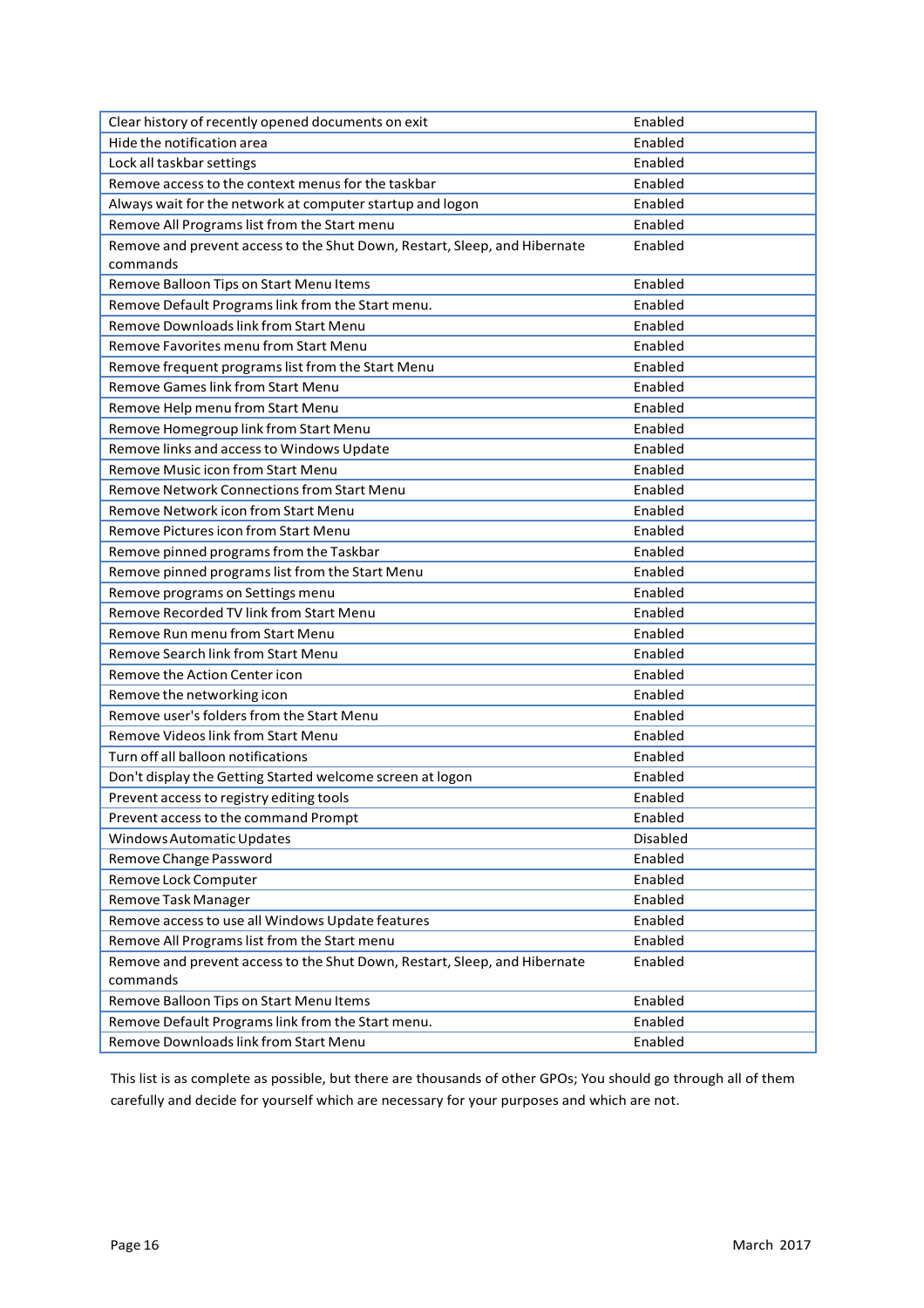### <span id="page-16-0"></span>5.3. CHECKLISTS

# <span id="page-16-1"></span>5.3.1. PREPARATIONS BEFORE THE EXAM

# **Identify any regulatory needs before thinking about doing VDI exams.**

#### Technical VDI setup

| <b>Type</b>                         | <b>Product</b> |
|-------------------------------------|----------------|
| Physical servers                    |                |
| Operating system (servers)          |                |
| Operating system (physical clients) |                |
| Operating system (virtual clients)  |                |
| Connection software                 |                |

Impact on the following resources

| <b>Resource</b>  | <b>Check if talked to the responsible person</b> |
|------------------|--------------------------------------------------|
| ' Network        |                                                  |
| Physical servers |                                                  |
| Physical clients |                                                  |

Roledefinition

| Role <sup>1</sup> | <b>Check if defined</b> |
|-------------------|-------------------------|
| Leader            |                         |
| Technicalleader   |                         |
| Exam support      |                         |

#### Examsetup possibilities

| <b>Item</b>                         | <b>Details</b>                                                     | Yes / No |
|-------------------------------------|--------------------------------------------------------------------|----------|
| Access to the students home         |                                                                    |          |
| directory                           |                                                                    |          |
| Access to exam files                |                                                                    |          |
| Access to different websites        | Specify the $FQDN$ <sup>11</sup> or the direct link to the website |          |
| Access to network drives            | Specify the full path, also this path needs correct                |          |
|                                     | Permissions                                                        |          |
| Access to Microsoft applications    | E.g. Notepad, Calculator, Explorer, Paint, Office 2016,            |          |
|                                     | Internet Explorer,                                                 |          |
| Access to $3rd$ -party applications | E.g. Adobe Reader/Acrobat, Matlab, R-Studio, SPSS,                 |          |
|                                     | Databases (MySQL, PostgreSQL)                                      |          |
| Use of a session-recording-tool     |                                                                    |          |

<sup>11</sup> https://en.wikipedia.org/wiki/Fully\_qualified\_domain\_name